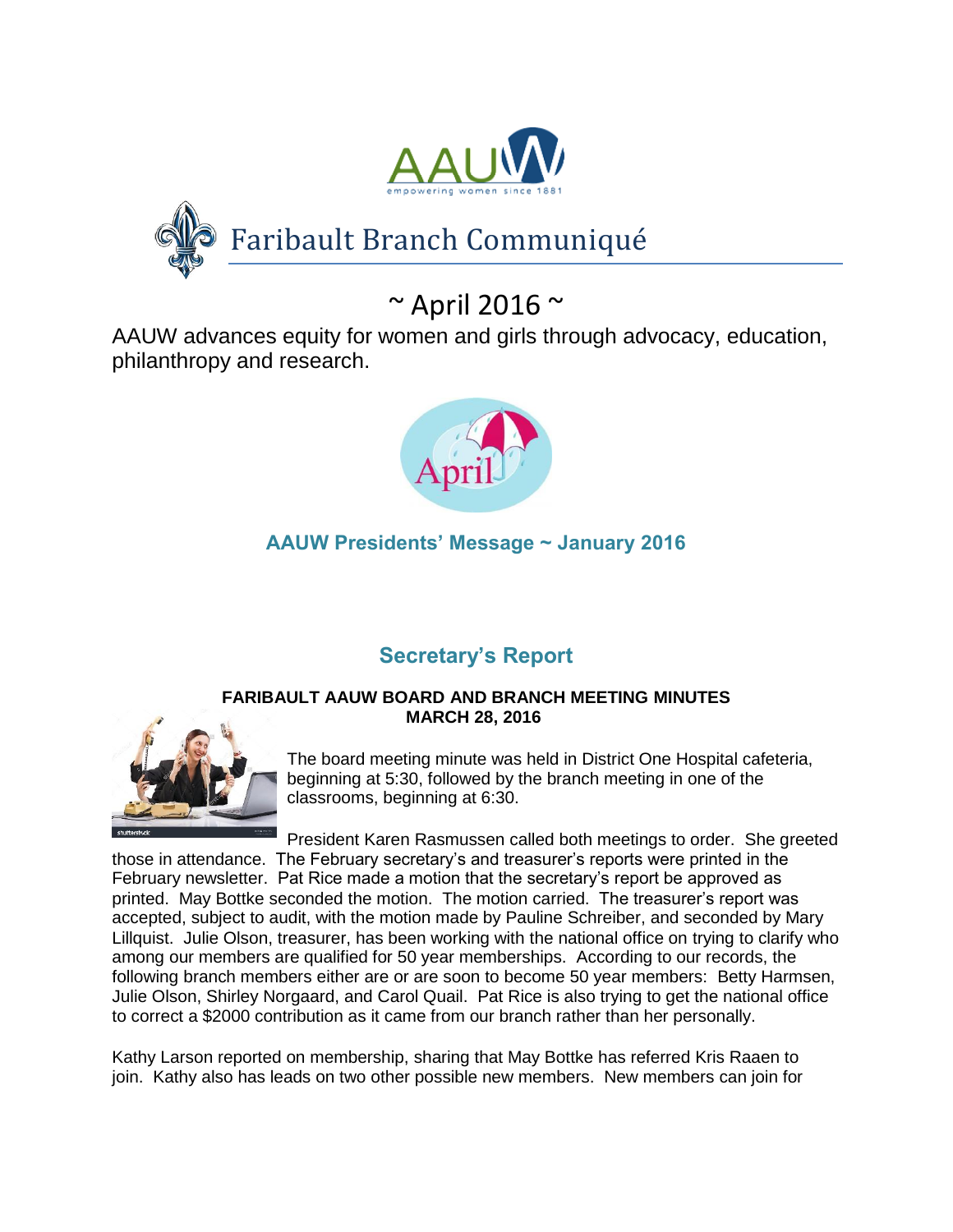\$43.50 in national, state and local dues, as can past members who have been out for more than two years.

Pauline Schreiber reported on upcoming programs. Our Tri-Branch Lunch will serve as our April meeting. Our May program will be the annual potluck picnic, to be held at the home of Diane Hagen, and hosted by Diane, Pauline Schreiber, and Pat Rice. Many of our members enjoyed a play, *Watermelon Hill,* at the Minnesota History Theatre on March 20th.

Karen Rasmussen opened her home to viewings of the British movie, "Suffragette", this past month. It is so easy to forget the sacrifices made by other women, so that we may enjoy a better, more equal life and the right to vote.

Pat Rice gave an update on our upcoming book sale, which is to be held in the former Radioshack store in the West Mall, April 21st through 26th. The committee met on March 11th. Pat Rice, Kathy Larson and Karen Rasmussen will be interviewed on KDHL, March 30th, at 9:30 a.m. Moving books from the Congo to the West Mall will be April 9th, at 2:00. Vans or trucks will be provided by: Karen Rasmussen, Kathy Larson, Dorothy Joy and Gloria Carter. Approximately 15 members of the National Honor Society will help transfer, sort, and return books. The public may begin dropping off books at the mall beginning April 11th. Sorting of books will be April 18th - 20th. Dorothy Joy continues to develop the member work schedule for the sale. The sign-up sheet was routed at tonight's meeting. Pat Rice will contact LeRoy Rockman to ask if he is willing to repair some of our book shelves.

Pat Fuchs has secured the same company as last year, Dick's Sanitation, to recycle books at the ains the same. We do not need to remove covers. Pat has received a request from Gary and Heather Robbins for the opportunity to go through newer textbooks a few days prior to the sale. They will give a good price. Pat will respond affirmatively to this request. Other buyers have requested information. Ruth Hildebrandt has sent emails prospective buyers. We will also need to pick up 10 to 12 boxes of donated books from Jerry Friesen. We will also try to advertise through local media outlets: KDHL, Faribault Daily News, and the local television station. The Daily News has already carried an article. Julie Olson, treasurer, will work out a system for transferring funds from the last shift of each sale day to the first shift members of the following day. Pat Rice will contact Julie, and also review the price list for books. We will again have an \$8 bag sale Sunday through Tuesday of the sale..

Book sale committee members continue to work on publicity. Gloria Olson has printed standard and mini-flyers. Gloria has also made up a sample book mark. Gloria, Karen Rasmussen and Cyndy Harrison's husband will print them. Members took flyers tonight to distribute to various businesses, organizations, and individuals.

Maren Grunnet applied for and received approval of a donation of \$250 from Thrivent to be used for promoting education with our fund raising. This money will, among other things, go to the purchase of 150 children's string backpacks to be distributed at the Kids' Karnival at the book sale. The cost for the bags is approximately \$186.50. If a child purchases \$2 worth of books they will receive a free bag. We will need to keep track of how much we make on books through this project. Kathy Larson will need some funds to purchase trinkets for the Fish Pond at the Kids' Karnival. She can use \$63 of the money if it is not needed for printing flyers. We hope to have signs giving credit to Thrivent for its donation, such as "Thrivent Supports Reading."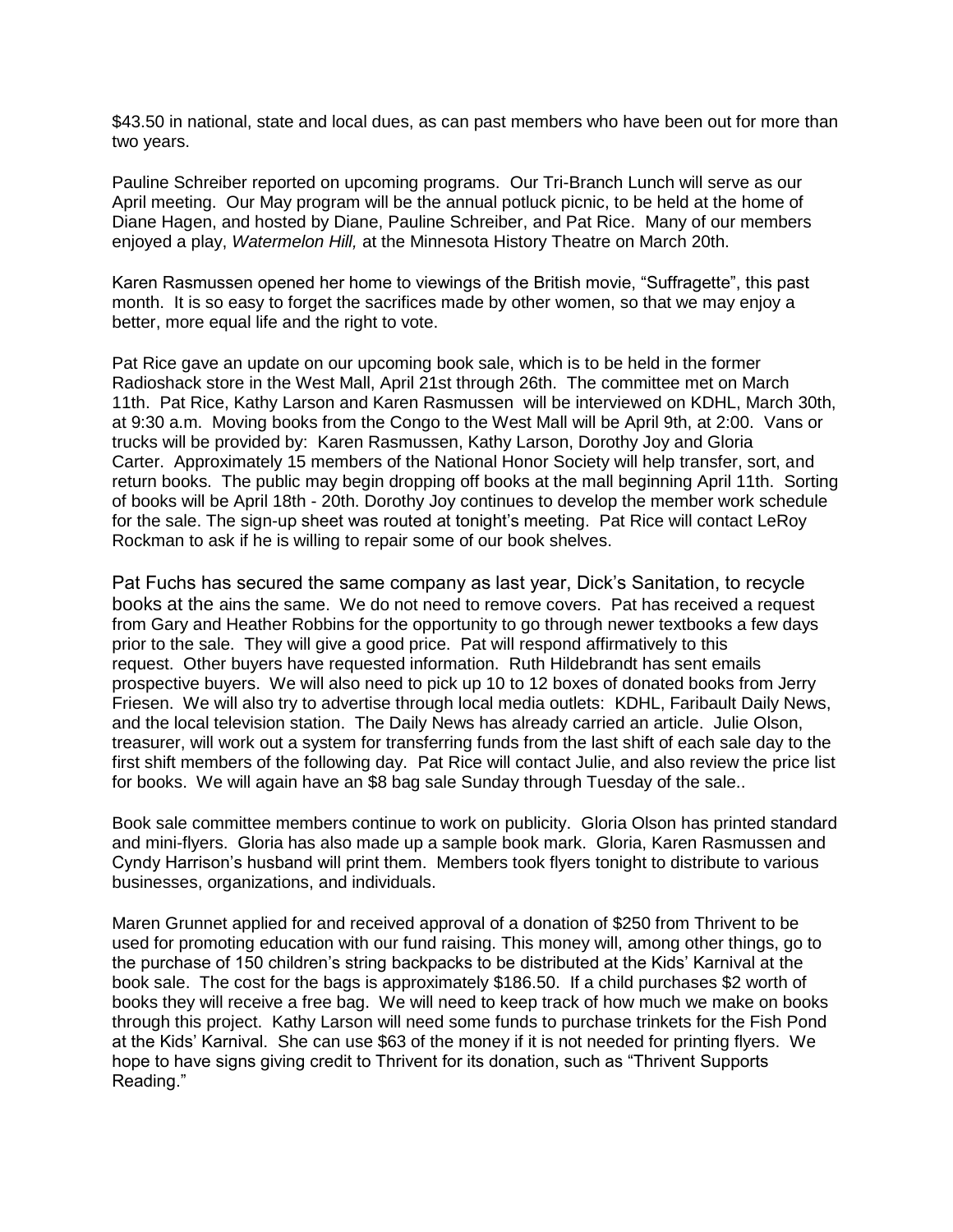Betty Harmsen reported on the work she and Barb Dubbels have done on the Tri-Branch Luncheon to be held April 16th, at 11:30 at The Inn. The cost is \$20 and must be paid by April 9th. A sign-up sheet was routed tonight. If you sign up, you must pay. Feel free to invite guests. The speaker is Faye Leach, historian for the Minnesota Daughters of the American Revolution. Faye has written a book about monuments and markers in Minnesota. She will highlight those in this region of the state. One door prize will be given. Those who are interested may take a small tour of Shattuck following the presentation.

If you are interested in purchasing a booklet of the member cameos that have been printed in our newsletter, please sign up tonight or contact Karen Rasmussen. Cost will hopefully be around \$5 per booklet.

Book club this coming month will focus on members' favorite poetry. All are welcome to attend. It will be in the home of Barb Dubbels beginning at 6:30 pm.

Kathy Kasten thanked the writers of Faribault Daily News articles about famous Minnesota women in honor of Women's History Month. We will again donate a book or DVD to the library, possibly a book about our local World War II WASP, Liz Strohfus, who recently passed, or possibly the Faye Leach book, or a new Women's Press book.

Gloria Olson suggested that our branch support changing the name of the Faribault Airport to a name honoring Liz Strohfus. Gloria Olson made a motion that we pursue contacting appropriate persons to rename the airport in honor of Liz Strohfus. Pat Rice seconded the motion. Motion carried. The following will assist Gloria in pursuing the name change: Betty Harmsen, Kathy Larson, Cyndy Harrison and Pat Rice. Colleen Rolling suggested we could possibly use Go Fund Me if needed. Cyndy Harrison suggested involving legislators.

The state convention is April 29th through May 1st in Duluth. The following are planning to attend: Pat Rice, Funds Chair; Karen Rasmussen, President; Pat Fuchs, Co-president; Kathy Larson, Membership Chair; Mary Lillquist, Programs; Cyndi Harrison; Rene' Perrance, Diversity Chair; and Colleen Rolling The first four will be delegates and the last four will be alternates. Attendees stayed after the meeting to pay the registration fee of \$130/per attendee and complete applications which are to be in by March 31st. Two rooms have been reserved at \$271+/per room for the 2 nights needed. Each room holds four. Pat Rice is accepting donation of items for the silent auction baskets to raise funds for AAUW Legal Advocacy Fund at the convention.

Karen Rasmussen shared that our branch will be hosting the 2018 State AAUW Convention. Pauline Schreiber and committee are doing preliminary planning.

We will be providing two scholarships of \$1500 each. Applications are due May 1st, and are to be sent to Karen Rasmussen. Criteria has been advertised. The SCC recipients will be chosen by past and current branch presidents, and applications will be read April 5th at 3 pm. Karen Rasmussen and Pat Fuchs will go to a luncheon to meet the recipients and present the scholarships on April 25th.

Betty Harmsen, Pat Umbreit, and possibly Mary Osborne will be presenting the Sportswoman of the Year Award to the outstanding high school senior girl in athletics and academics on behalf of our branch. This award is given in our name and no money is involved.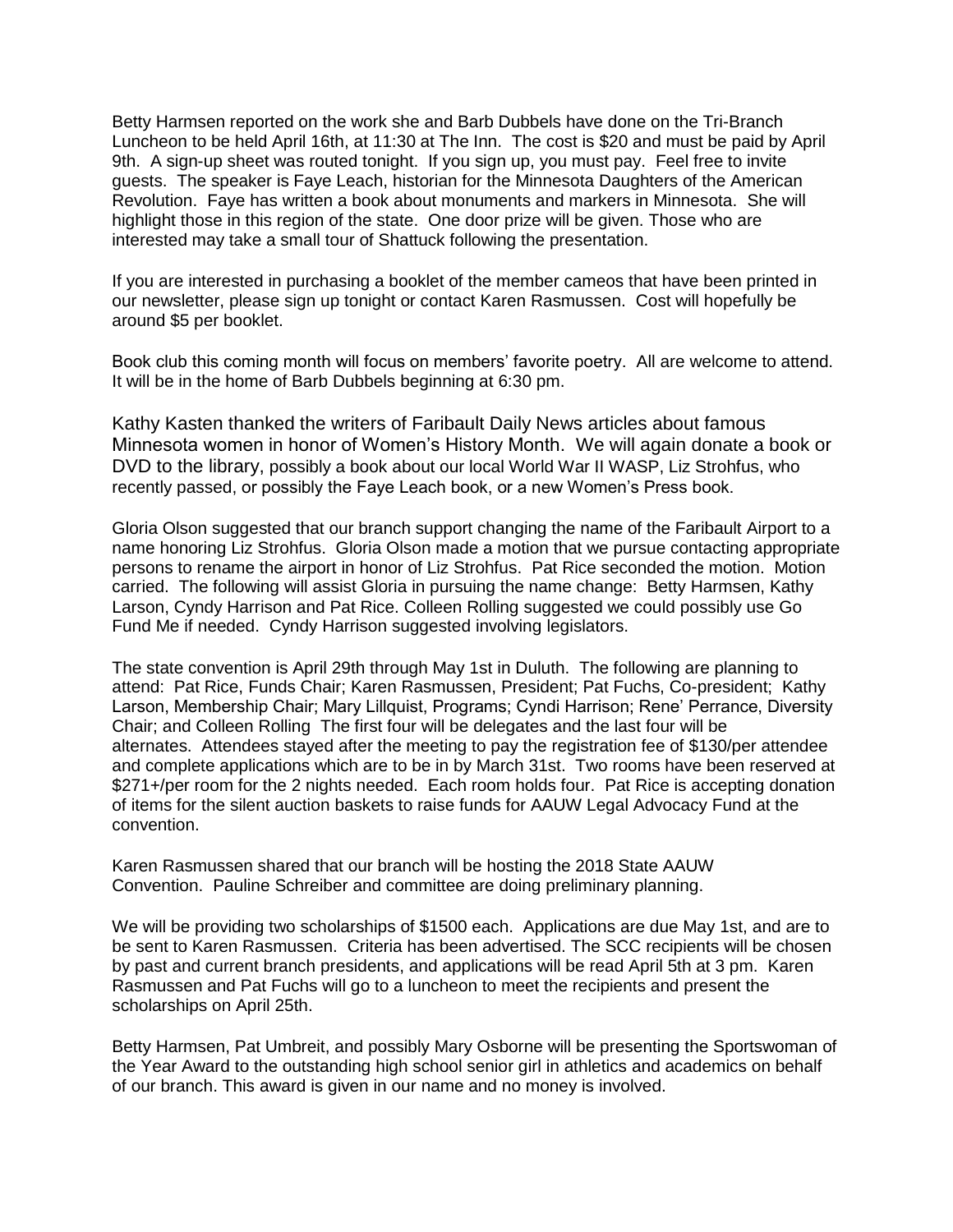A signup sheet was routed for those who wish to attend a presentation on sex trafficking, to be held in Rochester Wednesday, April 27th, from 6:30 to 8:30 pm. Rene' Perrance is coordinating the trip. Ruth Ann Marsh is driving.

Karen Rasmussen asked for volunteers for office for the coming year, especially for copresident. Colleen Rolling volunteered to work on Programs with Mary Lillquist. Pauline Schreiber volunteered to be Public Policy Vice President and Rene` Perrance will continue to be Diversity Vice President. Please consider serving. (Cyndy Harrison has since volunteered to be co-president. We still need someone to work with Kathy Larson on Membership and if someone would like to help Pat Rice with AAUW Funds. Ruth Hildebrandt has one year left on her 2-year term and Julie Olson has agreed to continue as Treasurer.)

Colleen Rolling asked if there is an AAUW Tour of Tables this year. No, not this year, but she may contact Ardy Murphy if she is interested.

Pat Rice shared information about the Hospital Auxiliary jewelry and accessories sale, April 11th and 12th, at the Knights of Columbus

A motion to adjourn was offered by Kathy Larson, seconded by Gloria Olson. Motion carried.

Submitted by: Gloria Carter, substitute secretary

## **Program Committee**

#### **May Meeting:**



**Spring Potluck Picnic:** Monday May 23,



## **Treasurer's Report:**

March financial info: Checking \$519.88, Savings \$5184.91.

Heads up! Dues can be paid now for the 2016-7 fiscal year. They are as follows: full member \$68.00; new member (not a member for at least two

years); \$43.50; life member (national dues paid) \$19.00; honorary life member (50 years paid) \$00.00. There are also student rates available. Because of our great membership efforts this last year we are entitled to five free national dues. A drawing will be held, probably at the May meeting, to determine the lucky winners of these freebies. If you have already paid your dues by that time, you will receive a refund of \$49.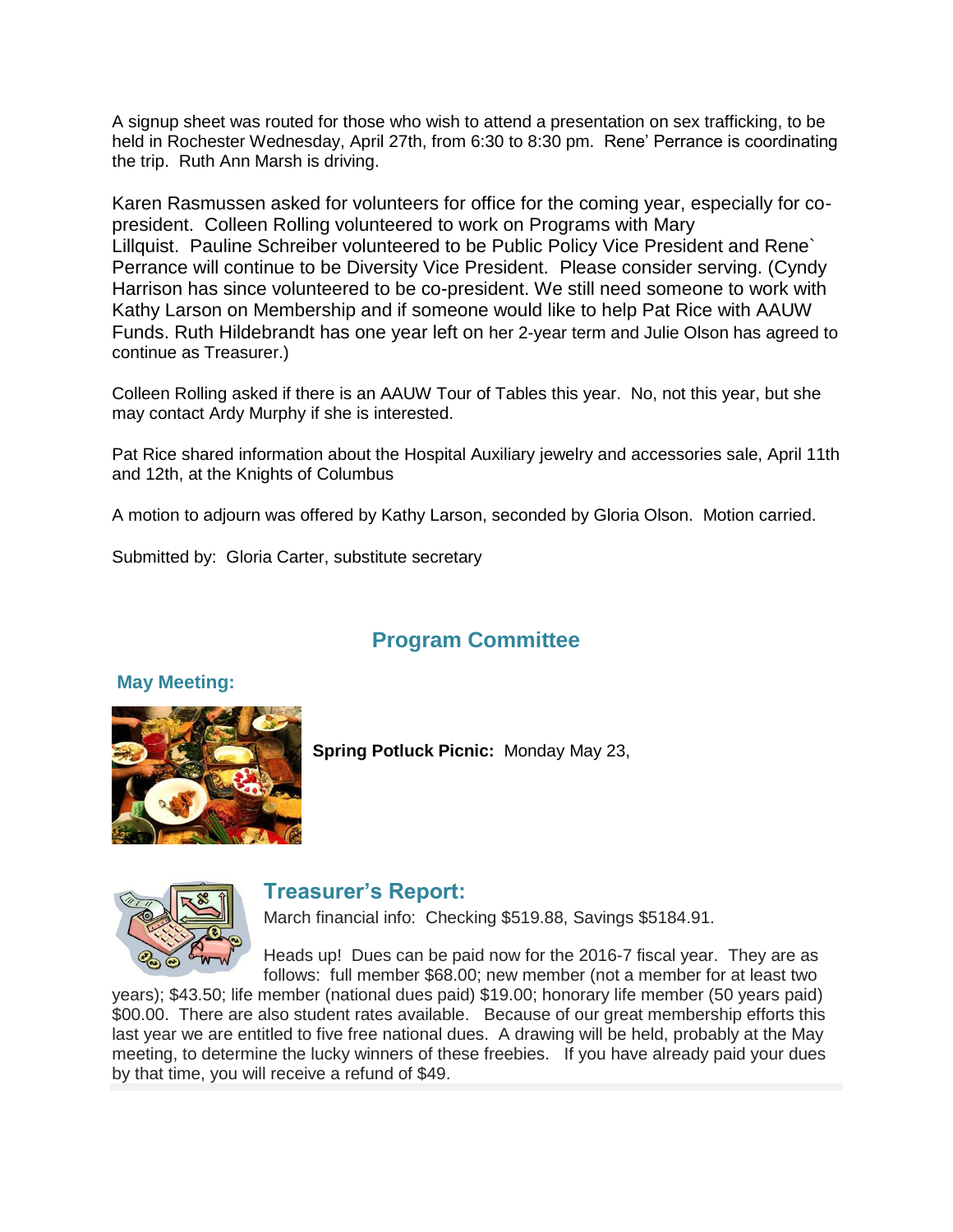## **Membership Committee**



**We WELCOME Kris Raaen, our newest Faribault Branch AAUW MEMBER!**

**Kris was invited by May Bottke to join our active organization, to experience our camaraderie and support our mission to advance** 

**equity for women and girls.**

**Kris, a musically talented lady, teaches music and is involved in various music group events in our community!! We are so happy Kris has joined our Faribault Branch. Like the song says "Getting to Know You" will be a pleasure!!**

**Remember that our SPECIAL ON MEMBERSHIP DUES - ONLY \$43.50 - FOR 2016-17 FOR NEW MEMBERS- ALSO APPLIES TO FORMER AAUW MEMBERS WHO HAVEN'T BELONGED TO AAUW FOR 2 OR MORE YEARS!!**

**SO IF YOU KNOW OF Any PAST MEMBERS WHO WOULD LIKE TO JOIN US AGAIN, JUST TELL THEM ABOUT OUR SPECIAL \$43.50 DUES OFFER!**

**FOR MORE MEMBERSHIP INFORMATION CALL: KAREN KITTLESEN (334-49000 or KATHY LARSON (332-2525) MEMBERSHIP VICE PRESIDENTS**



### **Book Sale**

For those who haven't yet signed up to work at the book sale, we still need help at the following times:

Thursday, April 22. 2:45 - 5:30, and 5:30 – 8:00 Friday, April 22, 2:45 - 5:30 and 5:30 – 8:00 Sunday, April 24, 2:30 - 5:00 Tuesday, April 26 Any two hour time between 3:00 and 7:00.

In addition we need help with clean up Wednesday morning, April 27th.

Please contact Dorothy Joy at 333-5775 or [sdjoysteve@gmail.com](mailto:sdjoysteve@gmail.com) to sign up.